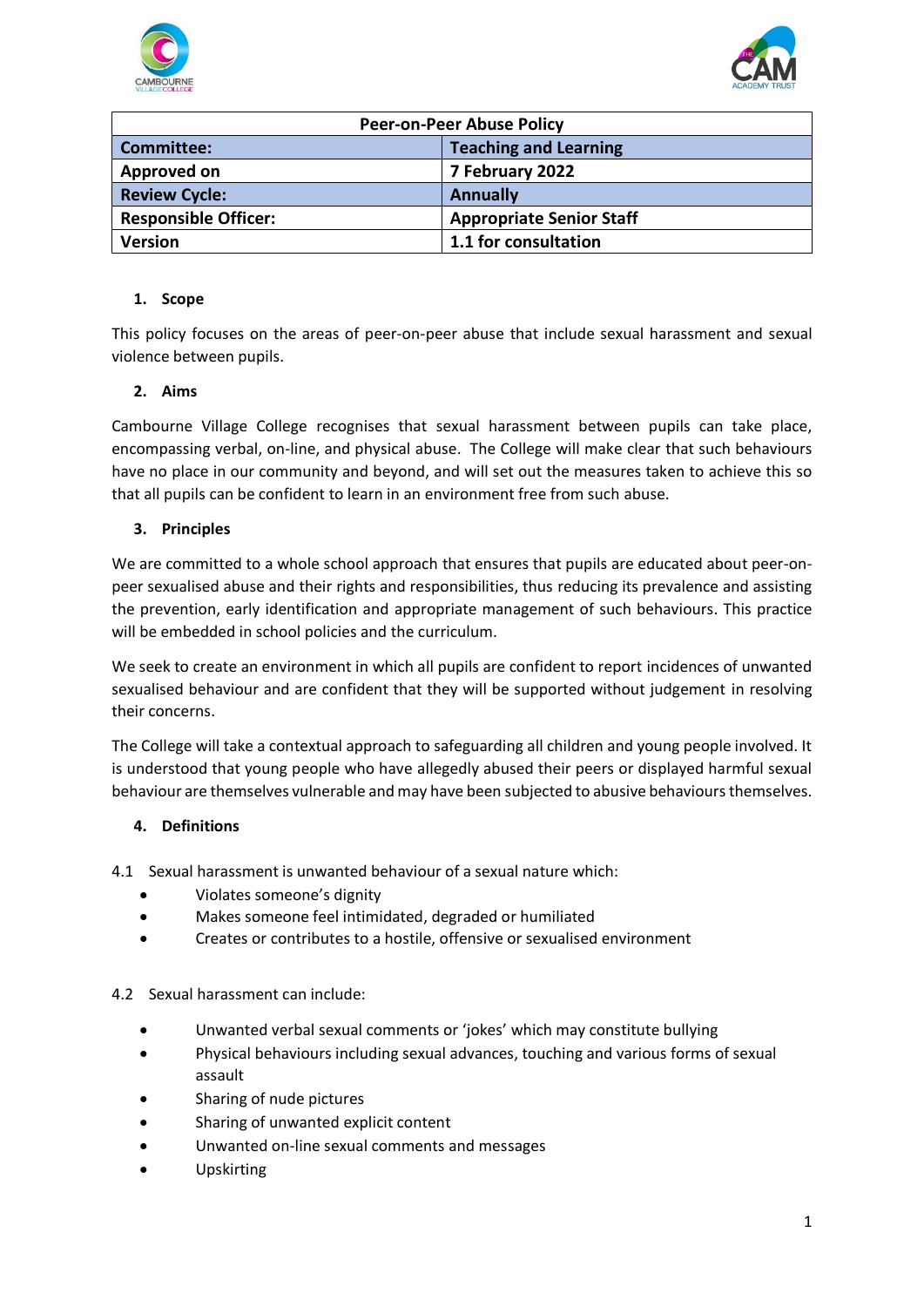



- Abuse in intimate relationships
- 4.3 A pupil would be deemed to be harassing another or others if they behaved in a way that:
	- o amounts to harassment of another and which they ought to know amounts to the harassment of another
	- o is repeated more than once
	- o is directed towards a single individual or multiple people who share a common characteristic
- 4.4 Peer-on-peer abuse may also be manifested within situations of Child Sexual Exploitation and gang association including County Lines activity.

#### **5. National and Local Context**

5.1 In June 2021, Ofsted published their report into the issue of sexual abuse in schools, which came to national prominence following the *Everyone's Invited* campaign of Spring 21. The Ofsted report makes sobering reading and its conclusion states:

*This rapid thematic review has revealed how prevalent sexual harassment and online sexual abuse are for children and young people. It is concerning that for some children, incidents are so commonplace that they see no point in reporting them. …. It recommends that schools, colleges and multi-agency partners act as though sexual harassment and online sexual abuse are happening, even when there are no specific reports.*

- 5.2 The evidence from the Ofsted report was corroborated in Cambridgeshire's Health Related Behaviour Survey carried out with Year 10 in 30 secondary schools in July 2021, and in Cambourne Village College's internal pupil surveys. At Cambourne Village College, across all year groups, the use of hostile sexualised language is the most prevalent form of such behaviour, with pupils identifying as LGBQ+, as well as girls, being the most frequent targets. However, this policy seeks to address all areas of sexualised harassment and abuse between our young people.
- 5.3 As the Ofsted report of June 21 has demonstrated, the long-standing existence of statutory Child Protection and Anti-Bullying policies in schools nationally, have not been effective in preventing these damaging behaviours between pupils. This policy therefore specifically addresses this issue.

#### **6. Meeting our Duties**

The College has a four-step approach to meeting our duties in this area, which takes account of statutory guidance, existing legislation, school & Cam Academy Trust policy, and continued policy development and awareness of this dynamic issue.

#### **6.1 Statutory Guidance**

- Keeping Children Safe in Education (KCSIE) 2021 Part 5: Child on Child sexual violence and sexual harassment
- [Sexual violence and sexual harassment between children in schools and colleges \(June](https://assets.publishing.service.gov.uk/government/uploads/system/uploads/attachment_data/file/1014224/Sexual_violence_and_sexual_harassment_between_children_in_schools_and_colleges.pdf)  [2019\)](https://assets.publishing.service.gov.uk/government/uploads/system/uploads/attachment_data/file/1014224/Sexual_violence_and_sexual_harassment_between_children_in_schools_and_colleges.pdf)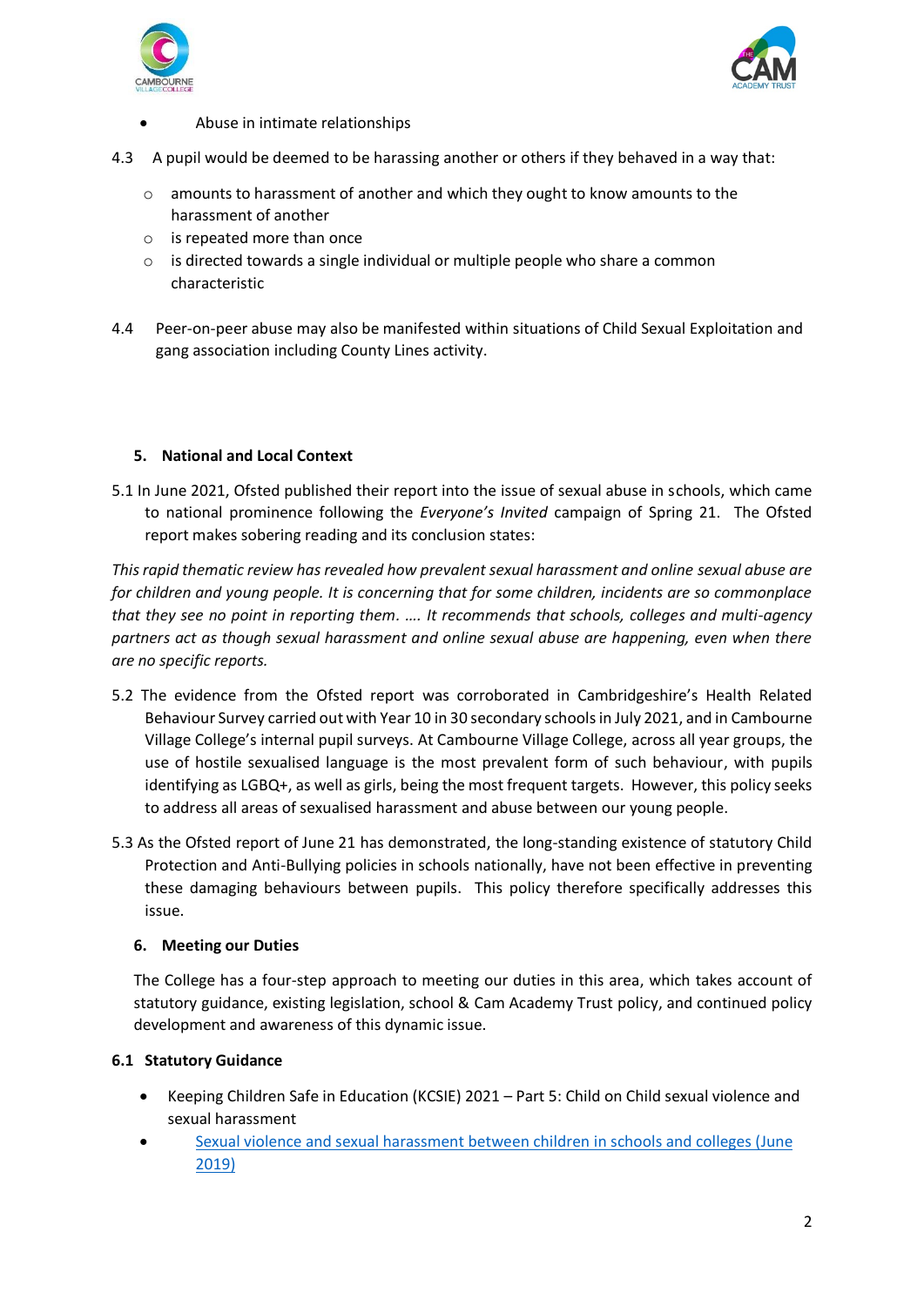



• Statutory Relationships and Sex and Health Education (RSHE)

### **6.2 Key Legislation:**

- Sexual Offences Act 2003
- Protection from Harassment Act  $1997<sup>1</sup>$
- Protection of Children Act 1978
- Criminal Justice Act 1988<sup>2</sup>
- The Human Rights Act 1998 (Articles 2, 3, 8, 14) including the right to freedom from inhuman and degrading treatment and the right to education
- Compliance with the Public Sector Equality Duty (Equality Act 2010) requiring schools to prevent discrimination in the way education is provided, the accessible benefits and whether there is any loss of opportunity

#### 6.3 **6.3 Related School Policies**

- Pupil Code of Conduct
- Child Protection Policy
- Pupil Discipline and Behaviour Policy
- Anti-Bullying Policy
- Acceptable Use of IT Policy

This policy is compliant with the statutory guidance on peer-on-peer abuse as set out in Keeping Children Safe in Education (September 2021) and follows the Local Safeguarding Children Board's (LSCB) Safeguarding Policy and Procedures, and relevant practice guidance, in particular that provided by Cambridgeshire County Council's *Safer Corridors Toolkit* 2021.

### **6.4 Policy Development**

The policy has been developed in consultation with Trust officers, senior leaders, governors, staff, parents and pupils.

### **7 Understanding Peer on Peer abuse**

- 7.1 Sexual violence and sexual harassment can occur between two children of any age and sex or a group of children sexually assaulting or sexually harassing a single child or group of children. The impact of this behaviour on children can be very distressing and have an impact on academic achievement and emotional health and wellbeing. Sexual harassment and sexual violence can occur online and offline.
- 7.2 The College Safeguarding Team, under guidance from the Cambridgeshire and Peterborough Safeguarding Children Partnership Board , will use the Child Sexual Abuse Assessment Tool (See

<sup>1</sup> Protection from Harassment Act 1997 makes an offence of any course of conduct (two or more incidents) of any nature (sexual or otherwise) intended to make someone feel harassed or where the perpetrator(s) 'ought to have known' that their actions would result in this.

<sup>&</sup>lt;sup>2</sup> Protection of Children Act 1978 and Criminal Justice Act 1988 reference the problematic situations we encounter with the possession of, production of, and distribution of indecent imagery of children, and offences pertaining to incitement of children to make such images.

Includin[g Sexual violence and sexual harassment between children in schools and colleges \(Sept 2021\)](https://assets.publishing.service.gov.uk/government/uploads/system/uploads/attachment_data/file/1014224/Sexual_violence_and_sexual_harassment_between_children_in_schools_and_colleges.pdf)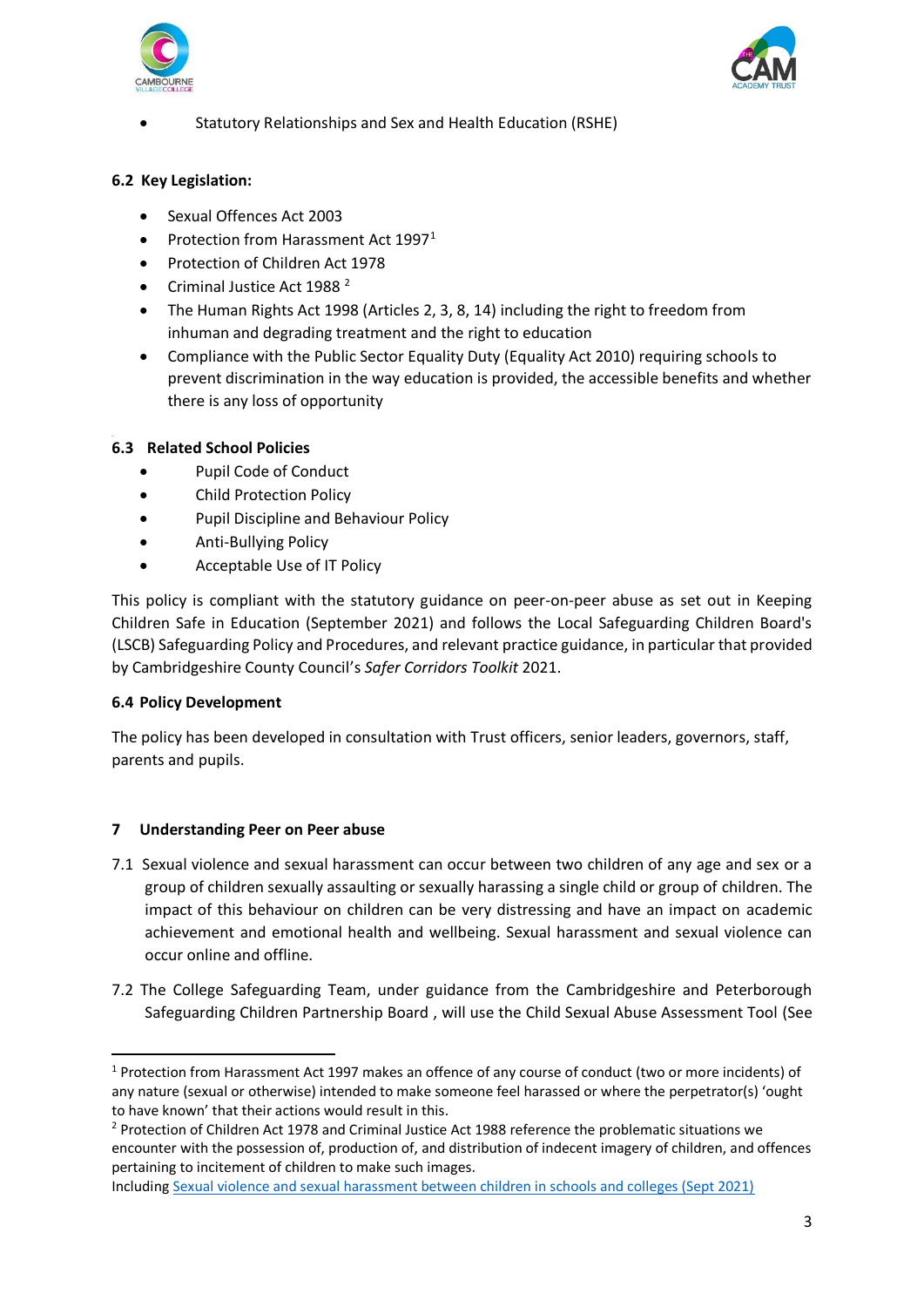



appendices) to identify, understand and respond appropriately to sexual behaviours in young people, and to distinguish between problematic and abusive sexual behaviour, harmful sexual behaviour being defined by the NSPCC as "sexual behaviours expressed by children…that are developmentally inappropriate, may be harmful towards self or others, or be abusive towards another child…or adult."

- 7.3 We recognise that all children can abuse their peers, however we acknowledge that some groups are more vulnerable. This can include those who have experience of abuse within their family; are living with domestic violence; young people in care; children who go missing; children with additional needs (SEND); children who identify or are perceived as LGBT and/or have other protected characteristics under the Equalities Act 2010.
- 7.4 Whist research tells is us girls are more frequently identified as being abused by their peers and, girls are more likely to experience unwanted sexual touching in schools, this is not confined to girls. Boys are less likely to report intimate relationship abuse and may display other behaviour such as antisocial behaviour. Boys report high levels of victimisation in areas where they are affected by gangs. We recognise that both boys and girls experience peer on peer abuse, but they do so in gendered ways.

### **8 The Curriculum**

The harmful effects of sexualised abuse between peers is specifically addressed in PSHE/RSHE lessons and reflected across the wider curriculum of the school, through which pupils will gain a clear understanding of the issues outlined in this policy. This will include input within timetabled lessons, additional activities in tutor time or additional planned time, and in assemblies. This learning will help pupils to develop attitudes and behaviours that reduce incidents of peer-on-peer abuse and make them fluent in the language they require, and conscious of the systems available, to report any incidents that occur.

The topic of peer-on-peer abuse will be visited by all students during curriculum time within the RSHE / PSHE programme

#### **9 Staff Training**

- 9.1 Staff learn to recognise signs of peer-on-peer abuse withing their statutory Safeguarding training. This includes the requirement that the use of sexualised and homophobic language by pupils must be challenged whenever it is heard.
- 9.2 Staff are trained to be aware of indicators which may signal that children are at risk from, or are involved with serious violent crime. These may include increased absence from school, a change in friendships or relationships with older individuals or groups, a significant decline in performance, signs of self-harm or a significant change in wellbeing, or signs of assault or unexplained injuries. Unexplained gifts or new possessions could also indicate that children have been approached by, or are involved with, individuals associated with criminal networks or gangs.
- 9.3 Staff are trained in the requirement to log any incidences or reports of sexual harassment or violence as a Prejudice Related Incident within the My Concern system. Any such reports are triaged by the Safeguarding team and a multi-agency approach adopted where indicated.
- 9.4 The College takes all reports seriously and will reassure the victim that they will be supported and kept safe. A written report will be logged recording the facts as presented by the child as soon as possible. Where the report includes an online element, the school or college will follow DfE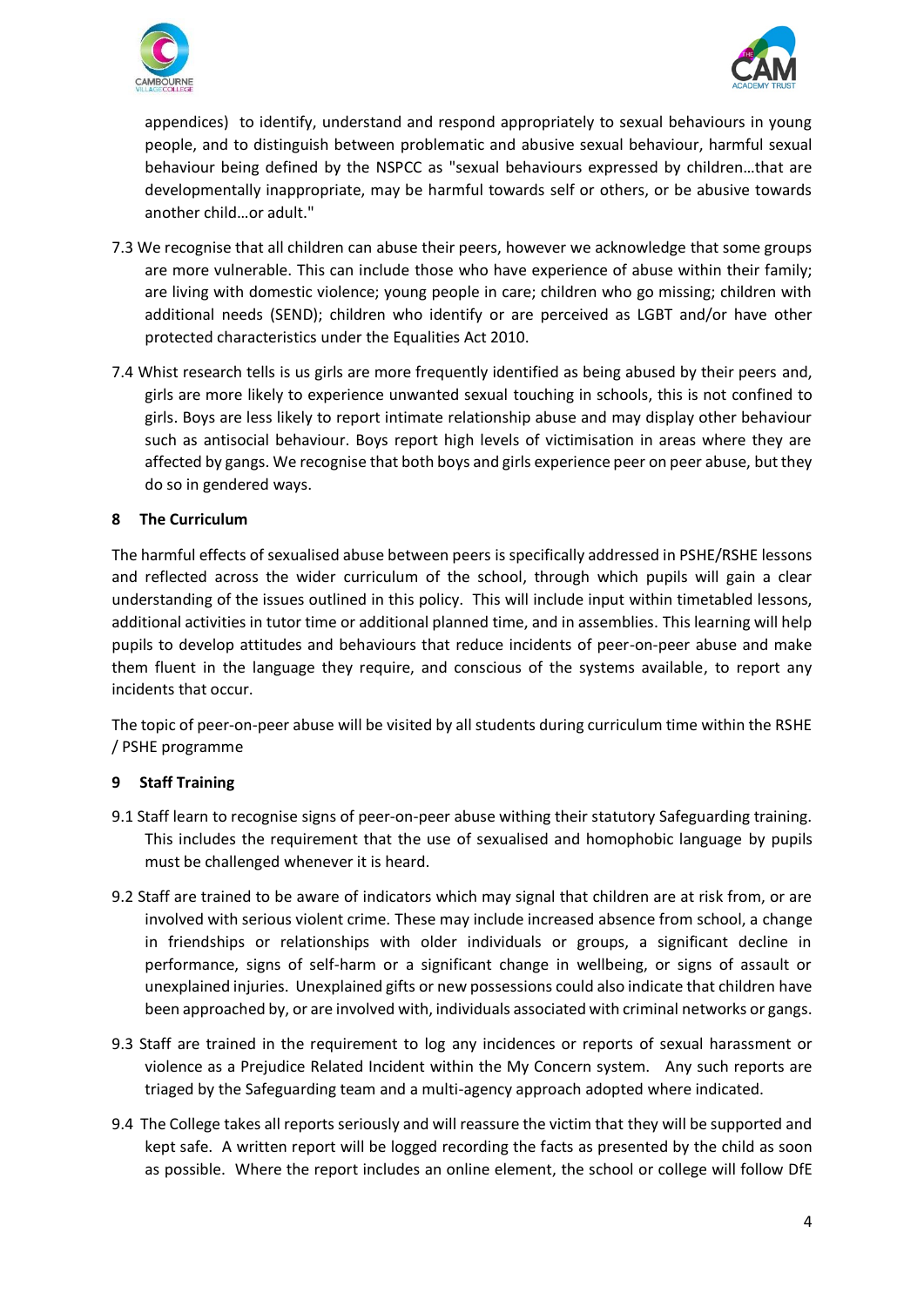



advice on searching and confiscation. Any incident involving images will be investigated by a member of the Safeguarding team who will seek guidance from the Police on the appropriate steps to take depending on the situation. Staff will not view images.

#### **10 Risk Assessment**

- 10.1 When there has been a report of sexual violence between pupils at any time or place, the Designated Safeguarding Lead will make an immediate personalised risk and needs assessment, engaging with the MASH as appropriate. This will consider:
- The victim, especially their protection and support
- The alleged perpetrator
- All other pupils and staff at the College, especially any actions that are appropriate to protect them

Risk assessments will be recorded within My Concern, shared with limited staff members as appropriate, and be kept under review.

10.2 Action following a report of sexual violence and/or sexual harassment will consider:

- The wishes of the victim in how they want to proceed
- The nature of the alleged incident(s), including harmful or criminal sexual behaviour
- The ages of the pupils
- Any power imbalance between the children, for example of age of disability/vulnerability
- Whether the alleged incident is a one-off or part of a sustained pattern of abuse
- Any ongoing risks to the victim, other children, adult students or school staff and wider context
- 10.3 While investigations take place, consideration will be given to how the pupils involved are to be kept separate from each other on school premises and on journeys to and from school. The wishes of the victim(s) in such arrangements will be given preference, in keeping with established legal frameworks, but should not be perceived to be a judgment on the guilt of the alleged perpetrator.

#### **11 Managing Outcomes of an Investigation**

Outcomes will be managed according to the College Continuum of Response to Incidents of Peer-on-Peer Abuse, (See Appendices) and based on the principle that sexual harassment and sexual violence are never acceptable and will not be tolerated. Decisions on outcomes will be stored on My Concern. Where appropriate, referrals will be made to Early Help or to the MASH, following locally agreed protocols.

#### **12 Reporting to the Police**

12.1 Victims or their families may report alleged incidences of sexualised harassment or abuse independently, directly to the Police. When this does not happen and the DSL considers that a threshold for criminal behaviour may have been reached, the College will report this to the Police, seek advice from the Education Safeguarding Team and follow this advice which will be communicated to parents. Where a report of rape, assault by penetration or sexual assault is made, this will always be passed on to the police. The College will cooperate fully with all agencies in any investigation and will seek to support all pupils involved, including potential witnesses and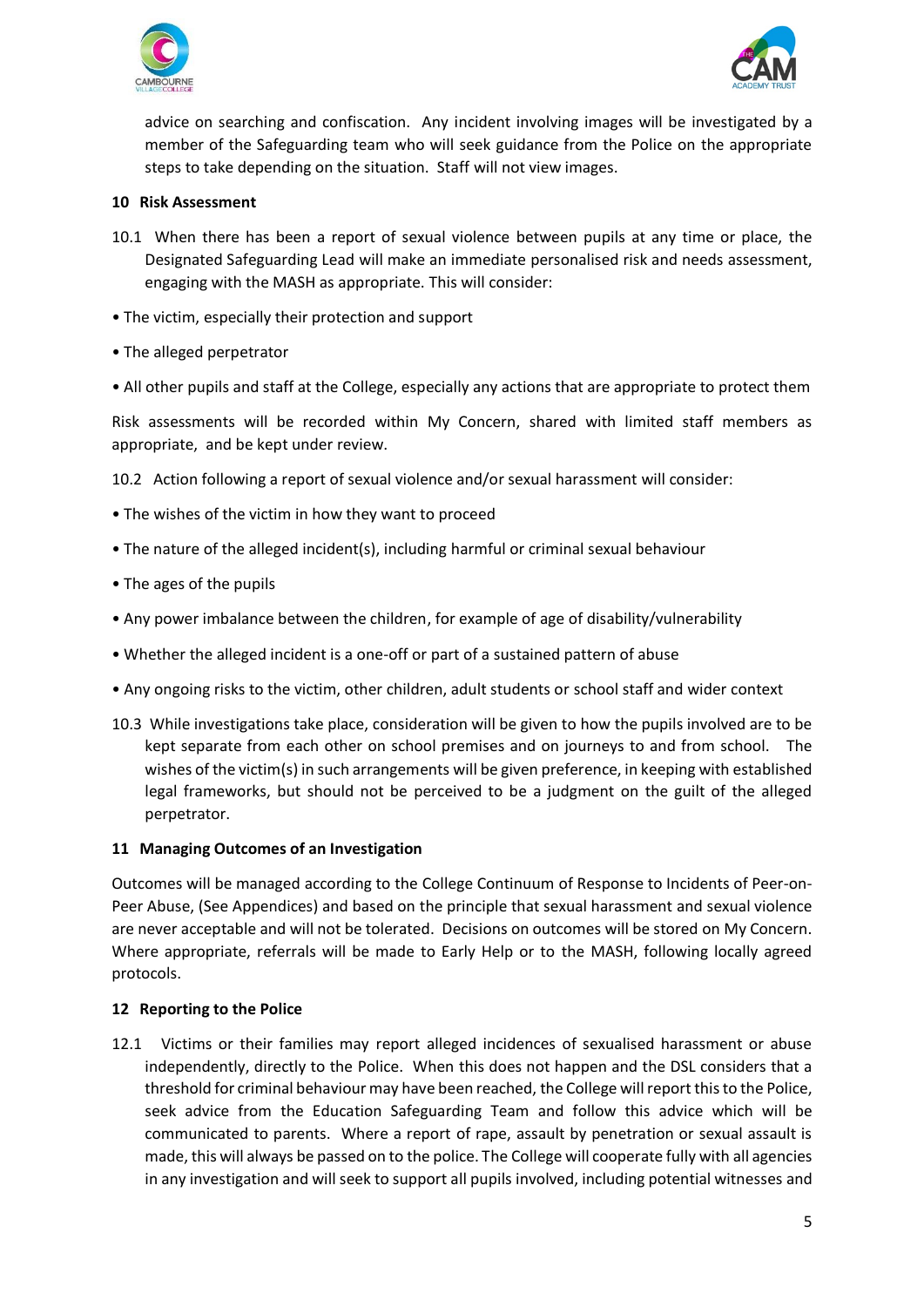



the safeguarding of an alleged perpetrator/identified suspect. Wherever possible, the victim and their parents or carers will be consulted as to the sharing of information with staff, the alleged perpetrator and their parents or carers. The anonymity of the victim and alleged perpetrator will be protected as far as possible.

- 12.2 The College will uphold a professional responsibility and duty of care to remain independent and impartial regarding questions of guilt and criminal findings. The College does not have a role in the drawing of criminal verdicts and will always focus on its duty of care and the safety and wellbeing of students.
- 12.3 Whilst protecting children and/or taking any internal disciplinary measures, the College will work closely with the police and other agencies as required, to ensure any actions taken do not jeopardise the safety or welling being of any person, or undermine the primacy of any police investigation.
- 12.2 Whilst protecting children and/or taking any disciplinary measures against the alleged perpetrator, the College will work closely with the police and other agencies as required, to ensure any actions taken do not jeopardise the police investigation.

#### **13 Conclusion of Criminal Process**

- 13.1 Where cases are classified as "No Further Action" (NFA'd) by the police or Crown Prosecution Service, or where there is a Not Guilty verdict, we will continue to offer support to the victim and the alleged perpetrator for as long as is necessary. A Not Guilty verdict or a decision not to progress with their case is likely be traumatic for the victim and the College recognises that because an allegation cannot be substantiated does not necessarily mean that it was unfounded. We will continue to support all parties in this instance.
- 13.2 If a pupil is convicted or receives an 'out of court disposal' for a sexual offence, the College will update its risk assessment, ensuring relevant protections are in place for all pupils. We will consider any suitable action following our Continuum of Response Frameworks, and make clear our expectations of future conduct. The College will impose any restrictions on behaviour and access, including of timetable, that we consider proportionate and reasonable. We will take into account interest generated amongst other pupils and will seek to provide protection from any bullying or harassment (including online).

#### **14 Pupils Affected by Sexual Assault or Allegations of Sexual Assault**

Support for victims of sexual assault is available from a variety of agencies.

- 14.1 We will support any victim of sexual assault to remain in school but if they are unable to do so, we will support them to continue their education elsewhere, at the request of the pupil and family, ensuring the new setting is aware of ongoing needs.
- 14.2 Where a criminal investigation into a rape or assault by penetration leads to a conviction or 'out of court disposal', the College will consider any suitable sanctions for the perpetrator(s) with reference to our behaviour policies and Continuum of Response frameworks, including permanent exclusion.
- 14.3 Should the perpetrator remain at the school, all appropriate measures to limit contact with the victim will continue to be managed as during the investigation. The nature of the conviction or caution and wishes of the victim will be especially important in determining such cases, which will kept under regular review.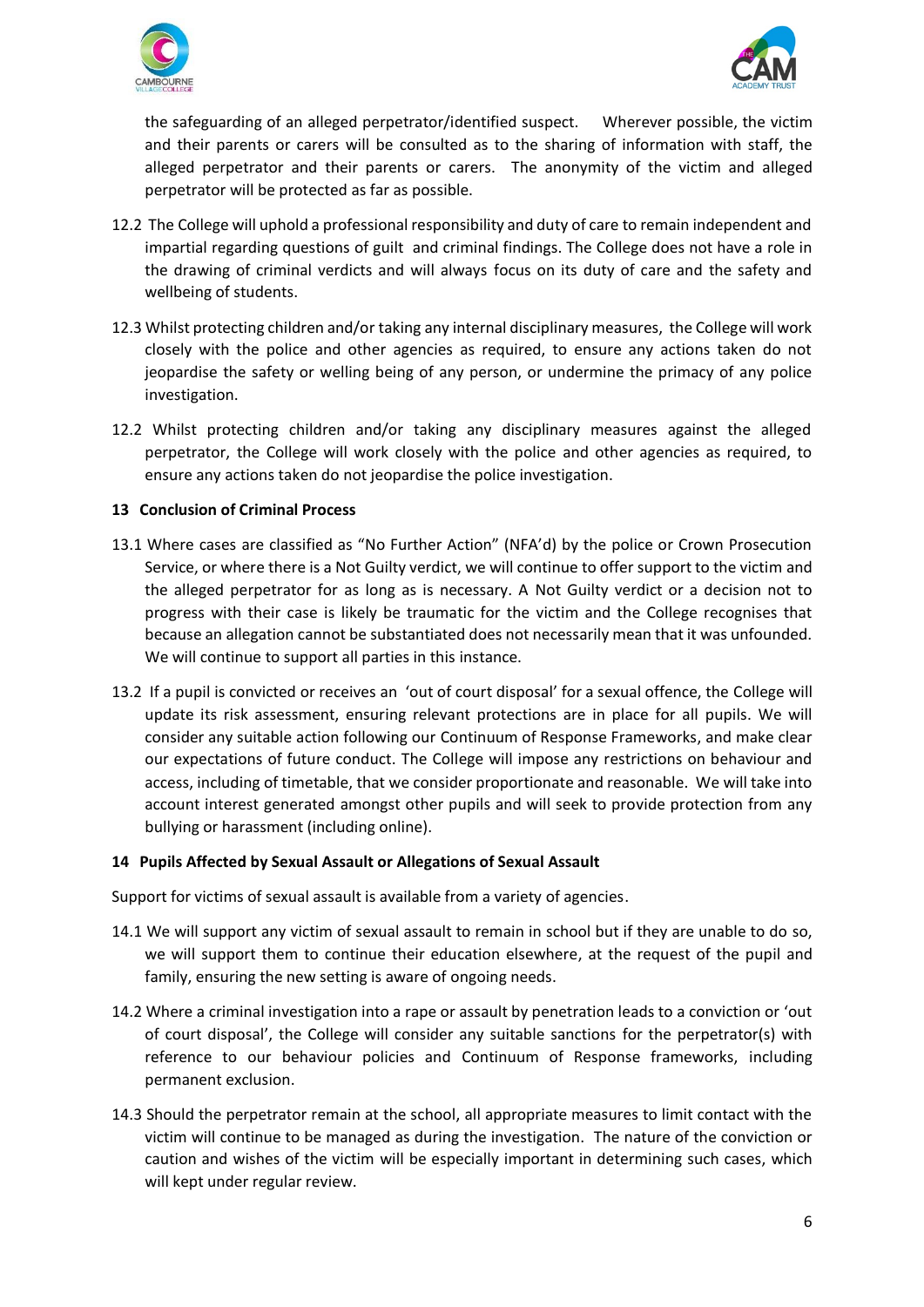



14.4 Where a person has been accused of sexual assault, but has been found 'not guilty' in court, 'NFA'd' by the police or where an investigation led by the school has deemed that there is insufficient evidence to support a sanction under the Continuum of Response framework, the school will support and safeguard them, and monitor their mental and emotional health and wellbeing, acknowledging that they are likely to have suffered reputational damage and may be subject to peer hostility.

#### **Online Behaviour**

Many forms of peer-on-peer abuse have an element of online activity, e.g. unwanted sharing of sexualised images, requests for 'nudes' and sexting. The College response to these types of behaviour is set out in the Continuum of Response frameworks.

#### **15 Prevention**

Cambourne Village College actively seeks to raise awareness of and prevent all forms of peer-on-peer abuse by educating all Governors, Senior Leadership Group, staff and volunteers, pupils and parents about the nature, prevalence and effect of peer-on-peer abuse, and how to prevent, identify and respond to it. This includes:

#### 16.1 Education

- Ensuring that pupils understand that such behaviours are unacceptable and never tolerated
- Challenging the attitudes that underlie such abuse
- Educating our pupils about the nature and prevalence of peer-on-peer abuse via PSHE and the wider curriculum. This learning emphasises the nature of healthy relationships and the importance of consent, and raising pupils' awareness in particular of the distorting impact of pornography on their understanding of intimate relationships

#### 16.2 Pupil Support

- Ensuring that pupils know what to do if they witness or experience sexual harassment or abuse, and understand the possible reasons for it and the effect that it can have on those who experience it
- Creating a culture in which our pupils feel able to share their concerns openly, in a nonjudgmental environment, and have them listened to
- Providing forums and opportunities for pupils to discuss related issues, to contribute to decision making, and to play an active role in eliminating unwanted sexualised behaviours between peers, both in school and beyond

### 16.3 School Response

- Taking seriously all forms of peer-on-peer abuse (no matter how low-level they may appear) and ensuring that no form of peer-on-peer abuse is ever dismissed as 'banter', horseplay or a joke
- Working actively with parents to understand their views and concerns.
- Working with Governors, the Cam Academy Trust, Senior Leadership Group, all staff and volunteers, pupils and parents to address equality issues, to promote positive values, and to encourage a culture of tolerance and respect amongst all members of the school community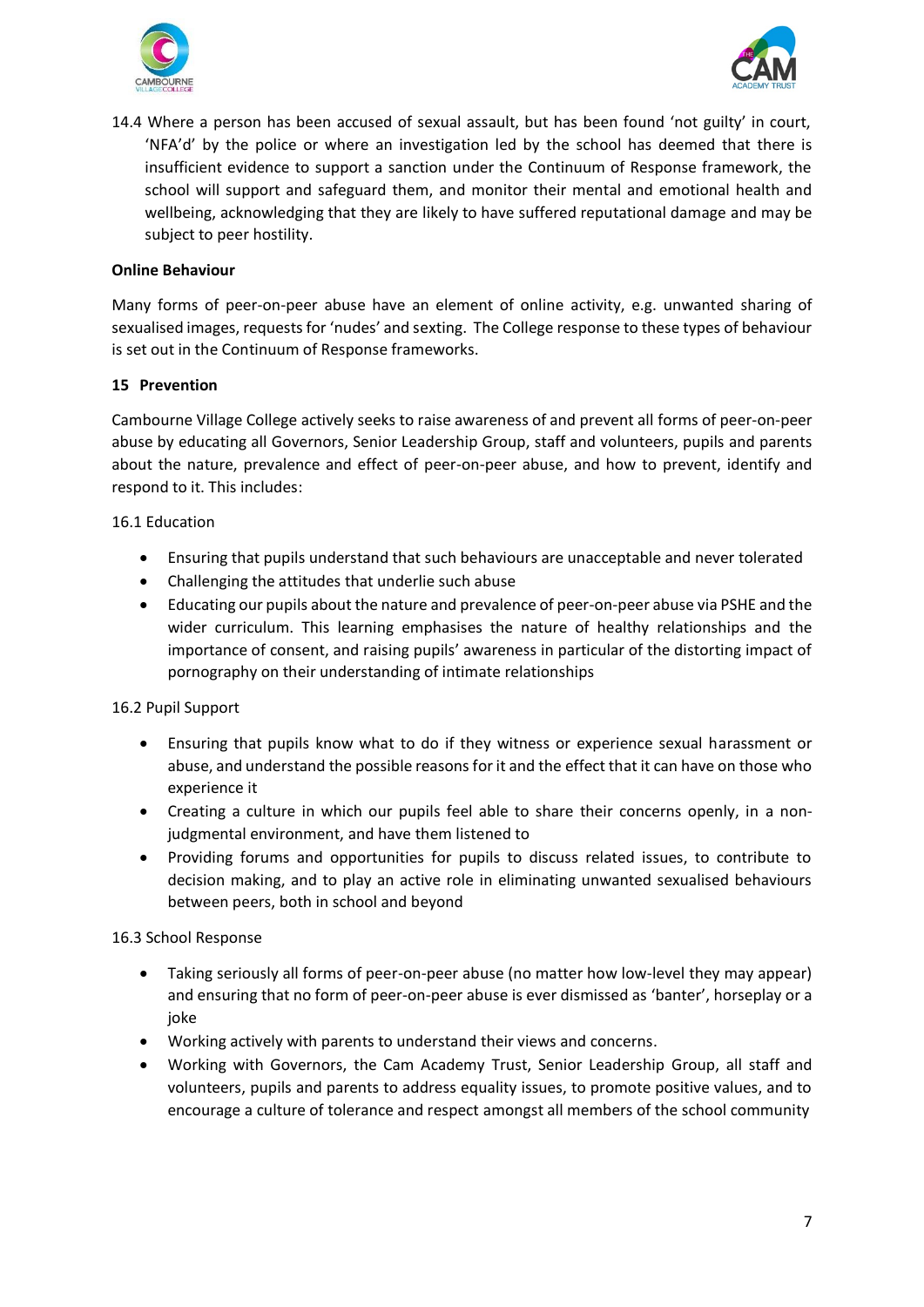



#### **16 The Role of the Safeguarding Team in Prevention**

- 17.1 The DSL will lead the Safeguarding team in providing active, contextual safeguarding and identifying specific behaviours
- 17.2 The DSL will record all issues of peer-on-peer abuse and monitor frequency and ongoing trends. This information will form part of the termly Safeguarding report to Governors.
- 17.3 The Safeguarding team will continue to engage actively with the LCSB and local partners through multi-agency working, and will undertake ongoing, relevant training to remain abreast of emerging trends in the areas of peer-on-peer abuse. This will enable the team to:
	- Maintain strong awareness and understanding of the different referral pathways that operate in the local area, as well as the preventative and support services which exist;
	- Ensure that our pupils can access the range of services and support they need
	- Ensure that in cases involving children who are subject to risk, harm and abuse and who have LAC status, the children's social worker must be informed, and a coordinated approach adopted

#### **17 Appendices**

#### <https://www.everyonesinvited.uk/>

Cambridge and Peterborough Safeguarding Children Partnership Board: Child Sexual Abuse Assessment Tool

Cambourne Village College: Response to Incidents of Peer-on-Peer Abuse Between Pupils

#### **Consultees:**

Philippa Boyns: Deputy Principal Pastoral

Paul Lawrence: Trust Director of Education

Phil Priestley: Behaviour Consultant

CamVC Safeguarding team

Governors

#### **Consultation Pending:**

**Staff** 

Parents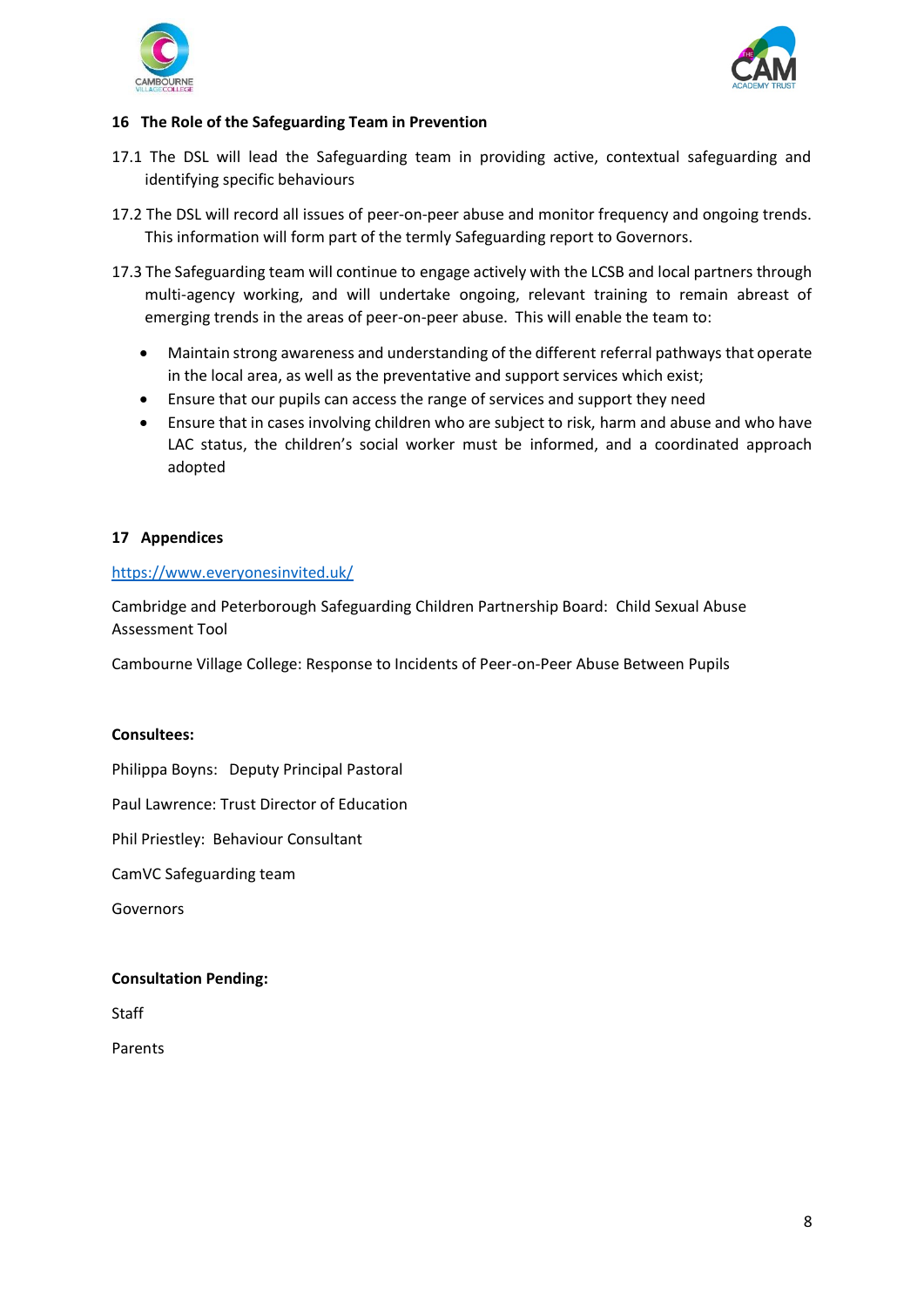



## **Appendix: Continuum of Response to Incidents of Peer-on-Peer Abuse Between Pupils**

**Use of language that is body-shaming or that references protected characteristic: gender / race / sexual orientation**

| <b>Mitigating Circumstances</b>            | <b>Aggravating Circumstances</b>                 | School action - dependent on circumstances             |
|--------------------------------------------|--------------------------------------------------|--------------------------------------------------------|
| Didn't understand slur                     | Recipient is vulnerable                          | <b>First Incident</b>                                  |
| Speaker is vulnerable                      | Full understanding of term                       | Event logged on My Concern                             |
| No harm intended                           | In front of audience                             | Conversation with tutor                                |
| Language is relatively mild                | Intended hurt                                    | Apology made                                           |
| Reciprocal situation                       | Language is strong / repeated / swearing         | <b>Second Incident</b>                                 |
| Expresses remorse.                         | Age imbalance                                    | Event logged on My Concern                             |
| Appropriate apology made                   | Language is threatening                          | Conversation with tutor                                |
| Didn't understand term                     | Language references misogyny, sexual violence or | Phone call home                                        |
|                                            | child abuse                                      | Apology made                                           |
| The intention of a joke or 'banter' is not | Sender has previously been warned for such       | Restorative approach if appropriate                    |
| a mitigating circumstance.                 | behaviour                                        | Third / Further Incidents                              |
|                                            |                                                  | Each event logged on My Concern                        |
|                                            |                                                  | Each event reported home                               |
|                                            |                                                  | Conversation with Safeguarding Team/ Designated        |
|                                            |                                                  | member of staff                                        |
|                                            |                                                  | Referral to Behaviour Consultant / Counsellor          |
|                                            |                                                  | Loss of all privileges - clubs/fixtures/non-curricular |
|                                            |                                                  | visits - variable periods                              |
|                                            |                                                  | Loss of social time                                    |
|                                            |                                                  | After-School detention                                 |
|                                            |                                                  | Isolation                                              |
|                                            |                                                  | Seclusion                                              |
|                                            |                                                  | Fixed term exclusion                                   |
|                                            |                                                  | <b>Personal Support Plan</b>                           |
|                                            |                                                  | <b>Managed Move</b>                                    |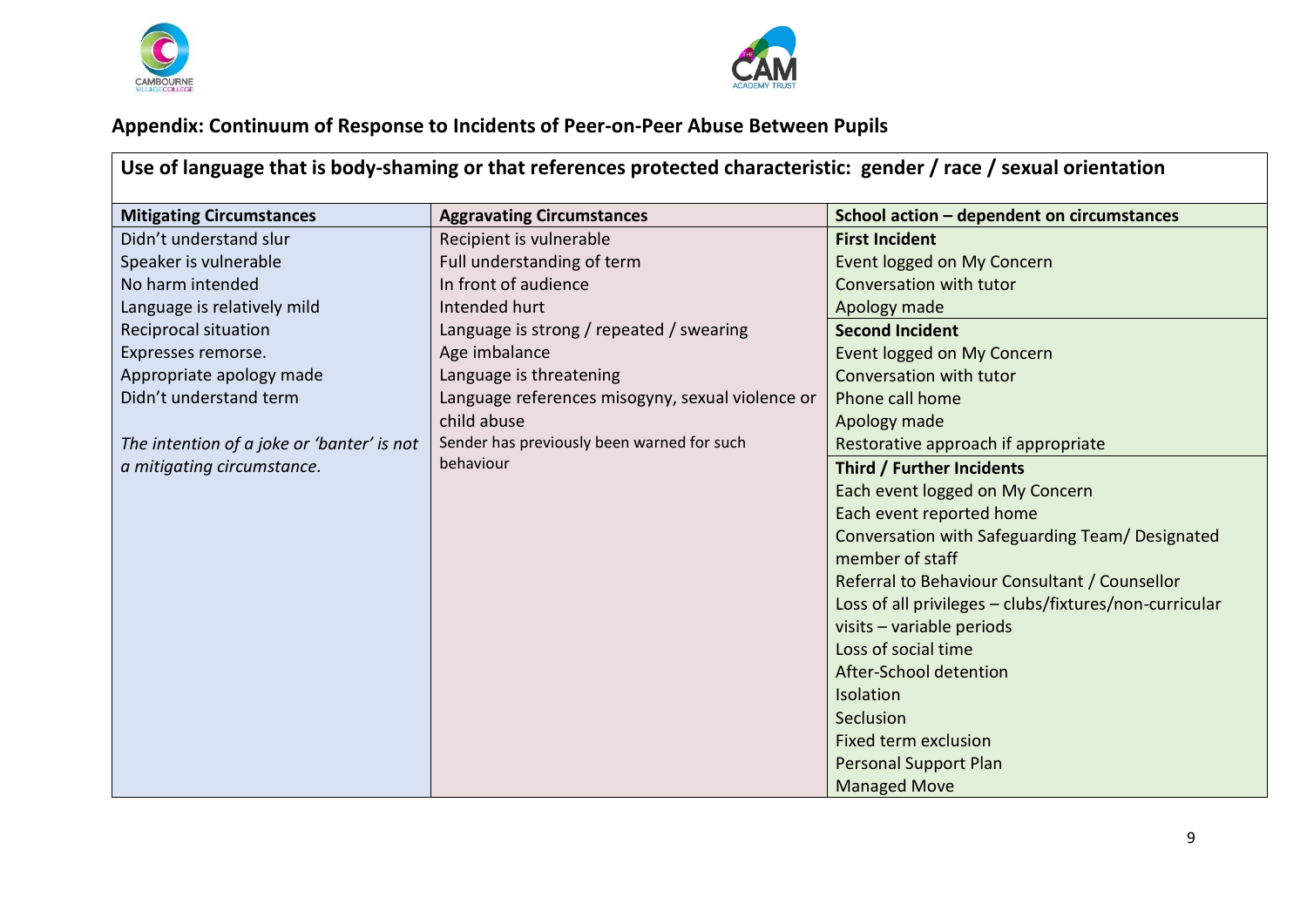



PREVENT / POLICE referral Permanent exclusion

## **Online behaviour that breaches Acceptable Use Policy: Sending messages of a hateful or abusive nature**

| <b>Mitigating Circumstances</b>                                                 | <b>Aggravating Circumstances</b>                                      | School action - dependent on circumstances            |
|---------------------------------------------------------------------------------|-----------------------------------------------------------------------|-------------------------------------------------------|
| Isolated incident                                                               | The victim has asked the offender to stop                             | In all incidences, the full range of actions and      |
| Offender has responded to a message and                                         | Content is grossly offensive                                          | sanctions below may be applied, according to severity |
| over-reacted                                                                    | Message references a specifically hurtful, personal                   | of event:                                             |
| The offender is under exceptional                                               | topic                                                                 | <b>Always</b>                                         |
| emotional pressure / extenuating                                                | The message is part of a course of conduct intending                  | Event logged on My Concern                            |
| Exceptional provocation / victim has also                                       | to cause harassment or whereby the offender ought                     | Safeguarding Team direct involvement                  |
| sent abusive and hateful content                                                | to know that harassment would be caused                               | Conversation with tutor                               |
| The sender is vulnerable and lacking in<br>awareness or understanding / Lack of | Message contains both words and imagery<br>The message is threatening | Phone call home                                       |
| capacity                                                                        | The message encourages other people to target the                     | Apology /apologies made                               |
| Message causes subjective distress that is                                      | victim                                                                | Restorative approach if appropriate                   |
| greater than the sender anticipated                                             | The message is sent in support of other hateful or                    | Depending on severity / more than one incident        |
| Objectively the content is not severe                                           | abusive messages sent by someone else.                                | Loss of social time                                   |
| The sender is genuinely remorseful and has                                      | Racially or religiously aggravated                                    | Loss of IT privileges                                 |
| shown a responsible attitude to what they                                       | Message refers to a protected characteristic /                        | Loss of all pupil privileges - clubs/fixtures/non-    |
| have done                                                                       | sexuality or gender change                                            | curricular visits - variable periods                  |
|                                                                                 | The message advocates extremism or a radicalised                      | After-school detention                                |
| The intention of a joke or 'banter' is not                                      | purpose                                                               | <b>Isolation</b>                                      |
| a mitigating circumstance.                                                      | Offender has taken active steps to overcome being                     | Fixed-term exclusion                                  |
|                                                                                 | blocked or prevented                                                  | Referral to Behaviour Consultant / Counsellor         |
|                                                                                 |                                                                       | Police referral and further action                    |
|                                                                                 |                                                                       | <b>Personal Support Plan</b>                          |
|                                                                                 |                                                                       | <b>Managed Move</b>                                   |
|                                                                                 |                                                                       | <b>Permanent exclusion</b>                            |
|                                                                                 |                                                                       |                                                       |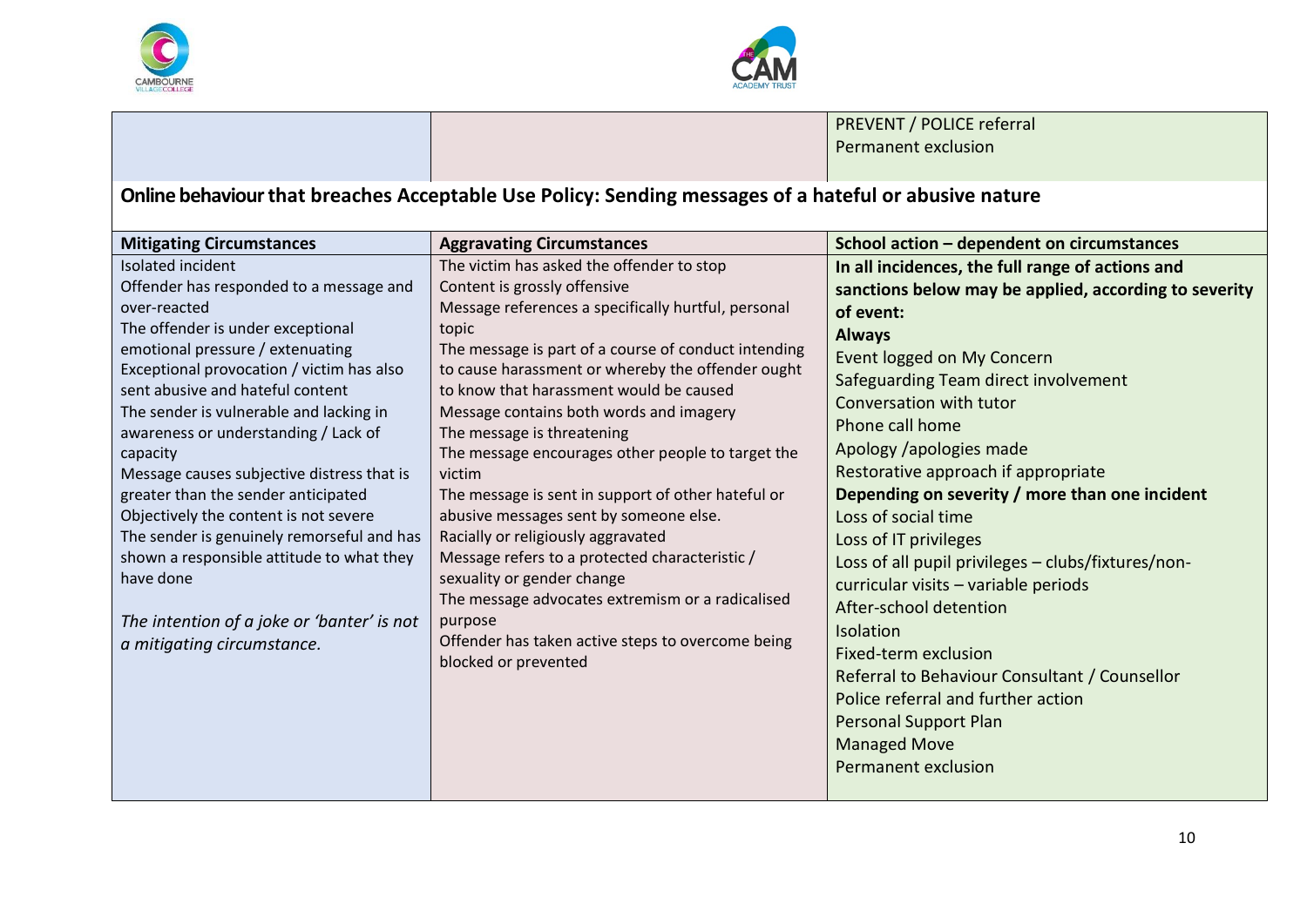



# **Online behaviour that breaches Acceptable Use Policy: Sending/distributing indecent image(s) or pornography**

| <b>Mitigating Circumstances</b>                   | <b>Aggravating Circumstances</b>                                         | School action - dependent on circumstances            |
|---------------------------------------------------|--------------------------------------------------------------------------|-------------------------------------------------------|
| The sender is vulnerable and lacking in           | Unsolicited image is grossly offensive or exceptionally                  | In all incidences, the full range of actions and      |
| awareness / capacity                              | graphic                                                                  | sanctions below may be applied, according to severity |
| Possible coercion of sender                       | Image is threatening in nature                                           | of event:                                             |
| The nature of the image is sexual, and            | The victim/recipient is exceptionally vulnerable                         | <b>Always</b>                                         |
| indecent, but is of a lower severity              | Age disparity between sender and recipient                               | Event logged on My Concern                            |
| It is reasonably believed that the image has      | Multiple images sent                                                     | Safeguarding Team direct involvement                  |
| been contained, not widely leaked                 | Sender has previously been warned for such                               | Conversation with tutor                               |
| The subject of the image cannot be                | behaviour                                                                | Phone call home                                       |
| identified                                        | More than one person is shown in the image                               | Apology /apologies made                               |
| The offender is under exceptional                 | Sender is sharing images of a third party                                | Restorative approach if appropriate                   |
| emotional pressure / extenuating<br>circumstances | The person shown in the image is not known and<br>hasn't been identified | Depending on severity / more than one incident        |
| The sender is genuinely remorseful and has        | The person in the image is not aware that they have                      | Loss of social time                                   |
| shown a responsible attitude to what they         | been photographed/image appears to have been                             | Loss of IT privileges                                 |
| have done                                         | obtained covertly                                                        |                                                       |
|                                                   | Imagery shows genitals                                                   | Loss of all pupil privileges - clubs/fixtures/non-    |
| The intention of a joke or 'banter' is not        | School uniform, logo or crest appears within the                         | curricular visits - variable periods                  |
| a mitigating circumstance.                        | image                                                                    | After-school detention                                |
|                                                   | Imagery has been doctored to enhance the severity or                     | Isolation                                             |
|                                                   | impact                                                                   | Seclusion                                             |
|                                                   | Imagery contains any personal information that                           | Fixed-term exclusion                                  |
|                                                   | identifies the person shown and/or shares contact                        | <b>Referral to Behaviour Consultant</b>               |
|                                                   | information/address                                                      | Police referral and further action                    |
|                                                   | Image has been uploaded to the internet in an open                       | <b>Personal Support Plan</b>                          |
|                                                   | forum or social media platform                                           | <b>Managed Move</b>                                   |
|                                                   | Image has been shared to cause shame,                                    | <b>Permanent exclusion</b>                            |
|                                                   | embarrassment or social isolation                                        |                                                       |
|                                                   |                                                                          |                                                       |
|                                                   |                                                                          |                                                       |